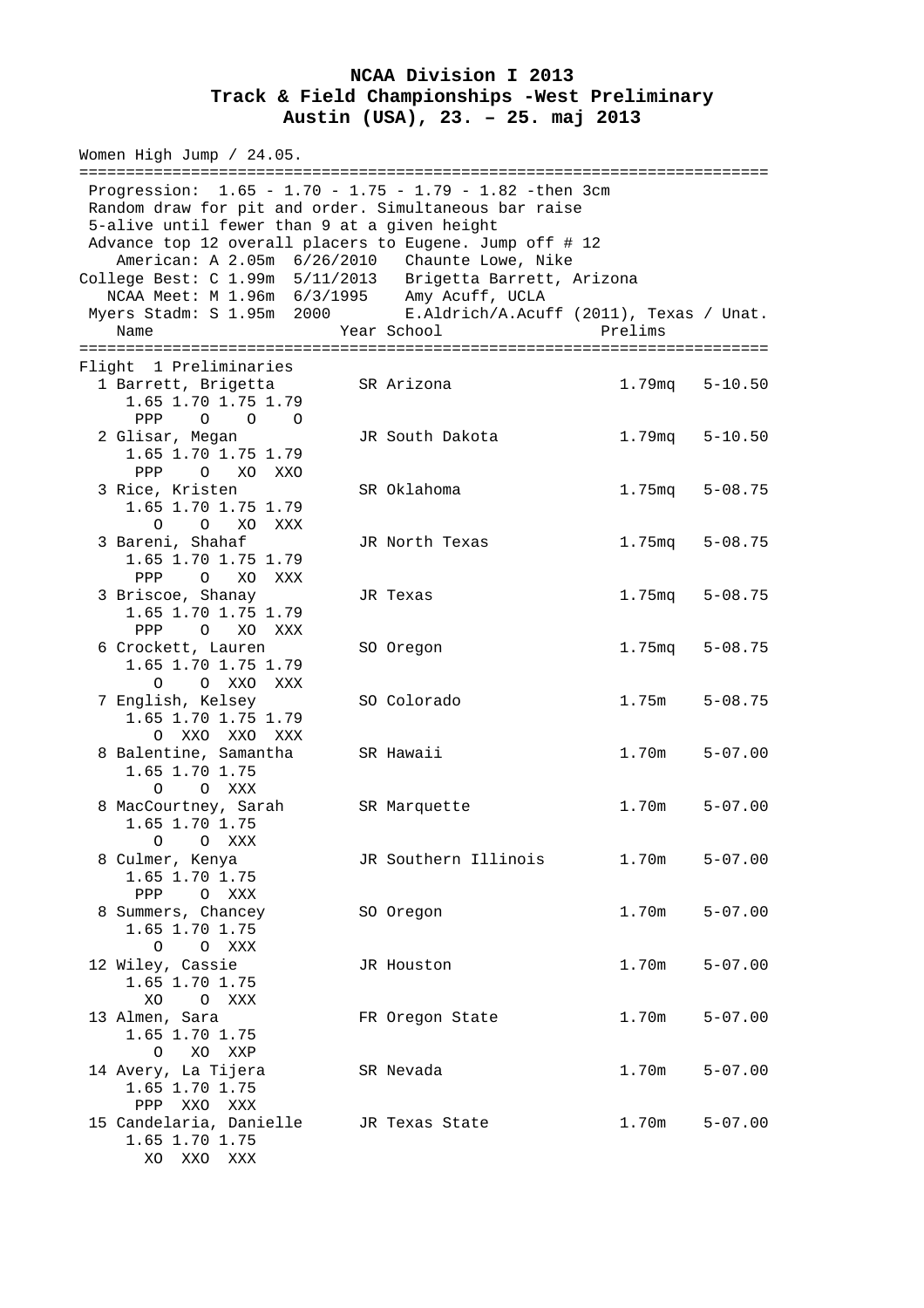| 16 Mayo, Khalysia<br>1.65 1.70 1.75        | SO Houston          | $1.70m$ $5-07.00$  |             |
|--------------------------------------------|---------------------|--------------------|-------------|
| XXO XXO XXX                                |                     |                    |             |
| 17 Boyer, Zibby<br>1.65 1.70<br>O XXX      | SO UCLA             | 1.65m              | $5 - 05.00$ |
| 17 Gibson, Mariah                          | JR UCLA             | 1.65m              | $5 - 05.00$ |
| 1.65 1.70<br>O XXX                         |                     |                    |             |
| 19 Flannel, Whitney                        | SO UTSA             | 1.65m              | $5 - 05.00$ |
| 1.65 1.70                                  |                     |                    |             |
| XO XXX                                     |                     |                    |             |
| 19 Thompson, Haley<br>1.65 1.70            | SR North Texas      | 1.65m              | $5 - 05.00$ |
| XO XXX                                     |                     |                    |             |
| 21 McEaddy, Shakayla                       | SO Arizona          | $1.65m$ $5-05.00$  |             |
| 1.65 1.70                                  |                     |                    |             |
| XXO XXX                                    |                     |                    |             |
| 21 Olson, Kali                             | JR South Dakota St. | $1.65m$ $5-05.00$  |             |
| 1.65 1.70                                  |                     |                    |             |
| XXO XXX<br>-- Gyllenbern, Caroline FR UCLA |                     | NH                 |             |
| 1.65                                       |                     |                    |             |
| XXX                                        |                     |                    |             |
| -- Lyssy, Danessa                          | SR Texas State      | NH                 |             |
| 1.65                                       |                     |                    |             |
| XXX                                        |                     |                    |             |
| Flight 2 Preliminaries<br>1 Alcide, Makeba | SR Arkansas         | $1.79mg$ $5-10.50$ |             |
| 1.65 1.70 1.75 1.79                        |                     |                    |             |
| $O$ $O$ $XO$<br>XO                         |                     |                    |             |
| 2 Hawkins, Chari                           | SO Utah State       | 1.79mq             | $5 - 10.50$ |
| 1.65 1.70 1.75 1.79                        |                     |                    |             |
| O O XO XXO                                 |                     |                    |             |
| 3 Reid, Ashley<br>1.65 1.70 1.75 1.79      | JR Colorado St.     | $1.75mg$ $5-08.75$ |             |
| O O O XXX                                  |                     |                    |             |
| 4 Golliday, Marissa                        | SR Illinois         | $1.75mg$ $5-08.75$ |             |
| 1.65 1.70 1.75 1.79                        |                     |                    |             |
| O O XXO XXX                                |                     |                    |             |
| 4 Hesseltine, Kirsten                      | JR Arkansas         | 1.75mq 5-08.75     |             |
| 1.65 1.70 1.75 1.79<br>O O XXO XXX         |                     |                    |             |
| 6 Laszczak, Lauren                         | JR Northern Arizona | 1.75mq 5-08.75     |             |
| 1.65 1.70 1.75 1.79                        |                     |                    |             |
| XO<br>O XXO XXX                            |                     |                    |             |
| 7 Thompson, Mariah                         | SO Utah State       | 1.75m              | $5 - 08.75$ |
| 1.65 1.70 1.75 1.79                        |                     |                    |             |
| XXO XXO XXO<br>XXX<br>8 Orr, Rachel        | SO Utah State       | 1.70m              | $5 - 07.00$ |
| 1.65 1.70 1.75                             |                     |                    |             |
| O O XXX                                    |                     |                    |             |
| 9 Egarter, Lisa                            | JR SMU              | 1.70m              | $5 - 07.00$ |
| 1.65 1.70 1.75                             |                     |                    |             |
| XO<br>O XXX                                |                     |                    |             |
| 10 Friesen, Tanya<br>1.65 1.70 1.75        | SR Wichita State    | 1.70m              | $5 - 07.00$ |
| $\circ$<br>XO XXX                          |                     |                    |             |
| 10 Černjul, Maruša                         | SO Nebraska         | 1.70m              | $5 - 07.00$ |
| 1.65 1.70 1.75                             |                     |                    |             |
| XO XXX<br>$\circ$                          |                     |                    |             |
| 10 Webster, Jazmyn<br>1.65 1.70 1.75       | JR Colorado St.     | 1.70m              | $5 - 07.00$ |
| O XO XXX                                   |                     |                    |             |
|                                            |                     |                    |             |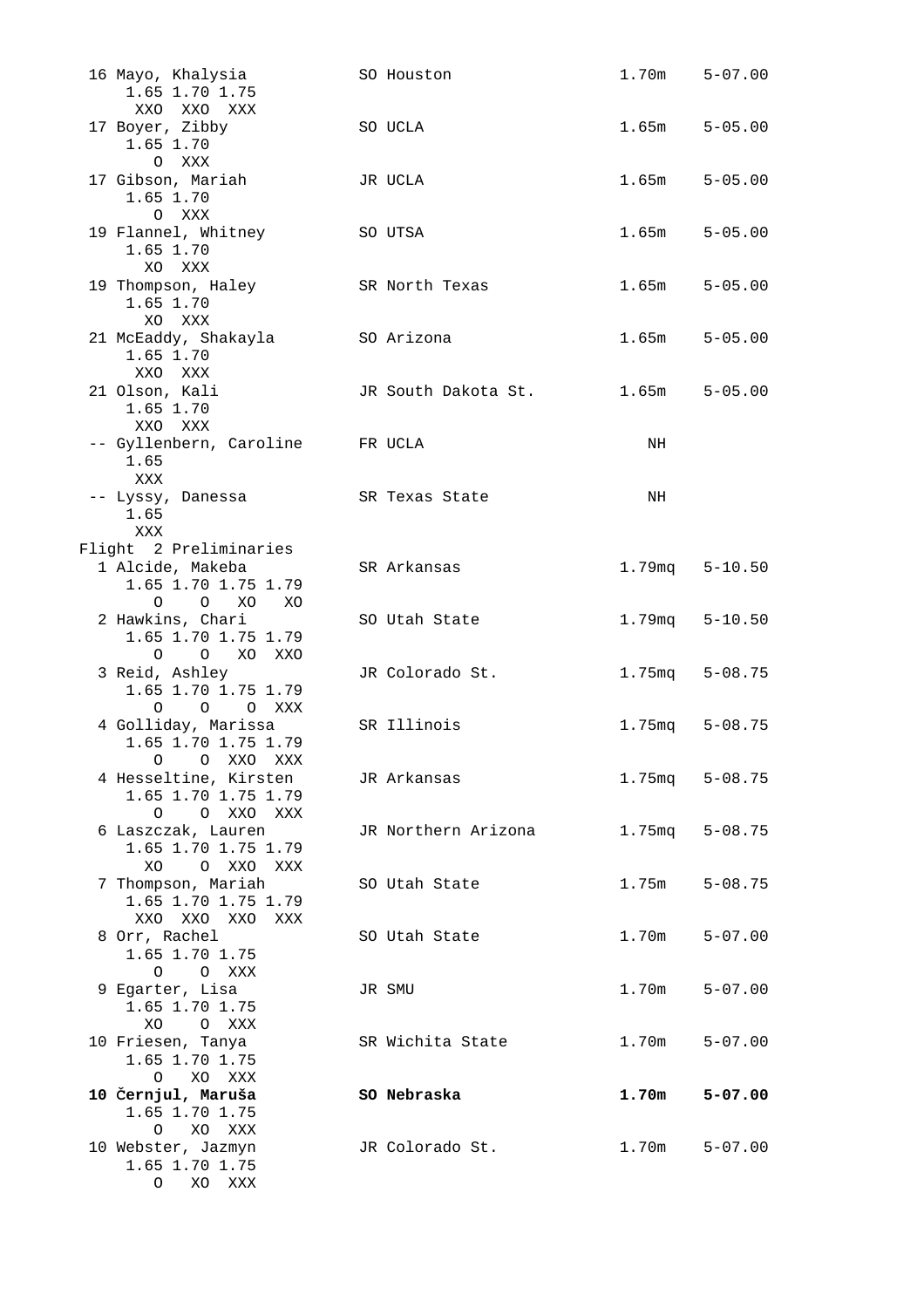| 13 Cummins, Maura<br>1.65 1.70 1.75                                                                         | SO Eastern Illinois                     | 1.70m              | $5 - 07.00$ |
|-------------------------------------------------------------------------------------------------------------|-----------------------------------------|--------------------|-------------|
| O XXO XXX<br>13 Patten, Elaine<br>1.65 1.70 1.75<br>O XXO XXX                                               | SR Stanford                             | 1.70m              | $5 - 07.00$ |
| 13 Fernandez, Gianna<br>1.65 1.70 1.75<br>O XXO XXX                                                         | JR California                           | 1.70m              | $5 - 07.00$ |
| 16 Vollmer, Lindsay<br>1.65 1.70<br>O XXX                                                                   | SO Kansas                               | 1.65m              | $5 - 05.00$ |
| 16 Williams, Jodi<br>1.65 1.70<br>O XXX                                                                     | SO Utah State                           | 1.65m              | $5 - 05.00$ |
| 16 Akinniyi, Dorcas<br>1.65 1.70<br>O XXX                                                                   | SR Wisconsin                            | 1.65m              | $5 - 05.00$ |
| 16 Williams, Khanishah<br>1.65 1.70<br>O XXX                                                                | SO Iowa                                 | 1.65m              | $5 - 05.00$ |
| 16 Loberg, Katie<br>1.65 1.70<br>O XXX                                                                      | JR Minnesota                            | 1.65m              | $5 - 05.00$ |
| 21 Parent, Holly<br>1.65 1.70<br>XO XXX                                                                     | JR Washington St.                       | 1.65m              | $5 - 05.00$ |
| 22 Petersen, Ashley<br>1.65 1.70<br>XXO XXX                                                                 | FR Wichita State                        | 1.65m              | $5 - 05.00$ |
| 22 Abbott, Gwenn<br>1.65 1.70<br>XXO XXX                                                                    | JR Montana                              | 1.65m              | $5 - 05.00$ |
| -- Campbell, Brianne<br>1.65<br>XXX                                                                         | SO Utah State                           | NH                 |             |
| Progression: 1.65 - 1.70 - 1.75 - 1.79 - 1.82 -then 3cm                                                     |                                         |                    |             |
| Random draw for pit and order. Simultaneous bar raise                                                       |                                         |                    |             |
| 5-alive until fewer than 9 at a given height                                                                |                                         |                    |             |
| Advance top 12 overall placers to Eugene. Jump off # 12<br>American: A 2.05m 6/26/2010 Chaunte Lowe, Nike   |                                         |                    |             |
| College Best: C 1.99m 5/11/2013 Brigetta Barrett, Arizona                                                   |                                         |                    |             |
| NCAA Meet: M 1.96m 6/3/1995 Amy Acuff, UCLA                                                                 |                                         |                    |             |
| Myers Stadm: S 1.95m 2000                                                                                   | E.Aldrich/A.Acuff (2011), Texas / Unat. | Prelims            |             |
| Name                                                                                                        | Year School                             |                    |             |
| Preliminaries                                                                                               |                                         |                    |             |
| 1 Barrett, Brigetta<br>1.65 1.70 1.75 1.79<br>$\begin{array}{ccccccccc}\n0 & 0 & 0 & 0\n\end{array}$<br>PPP | SR Arizona                              | 1.79mq 5-10.50     |             |
| 2 Alcide, Makeba<br>1.65 1.70 1.75 1.79<br>O XO<br>$\Omega$<br>XO                                           | SR Arkansas                             | $1.79mg$ $5-10.50$ |             |
| 3 Glisar, Megan<br>1.65 1.70 1.75 1.79                                                                      | JR South Dakota                         | 1.79mq             | $5 - 10.50$ |
| O XO XXO<br>PPP<br>3 Hawkins, Chari<br>1.65 1.70 1.75 1.79                                                  | SO Utah State                           | 1.79mq             | $5 - 10.50$ |
| $\overline{O}$<br>XO XXO<br>$\circ$<br>5 Reid, Ashley<br>1.65 1.70 1.75 1.79                                | JR Colorado St.                         | 1.75mq 5-08.75     |             |
| O O O XXX<br>6 Bareni, Shahaf<br>1.65 1.70 1.75 1.79                                                        | JR North Texas                          | $1.75mg$ $5-08.75$ |             |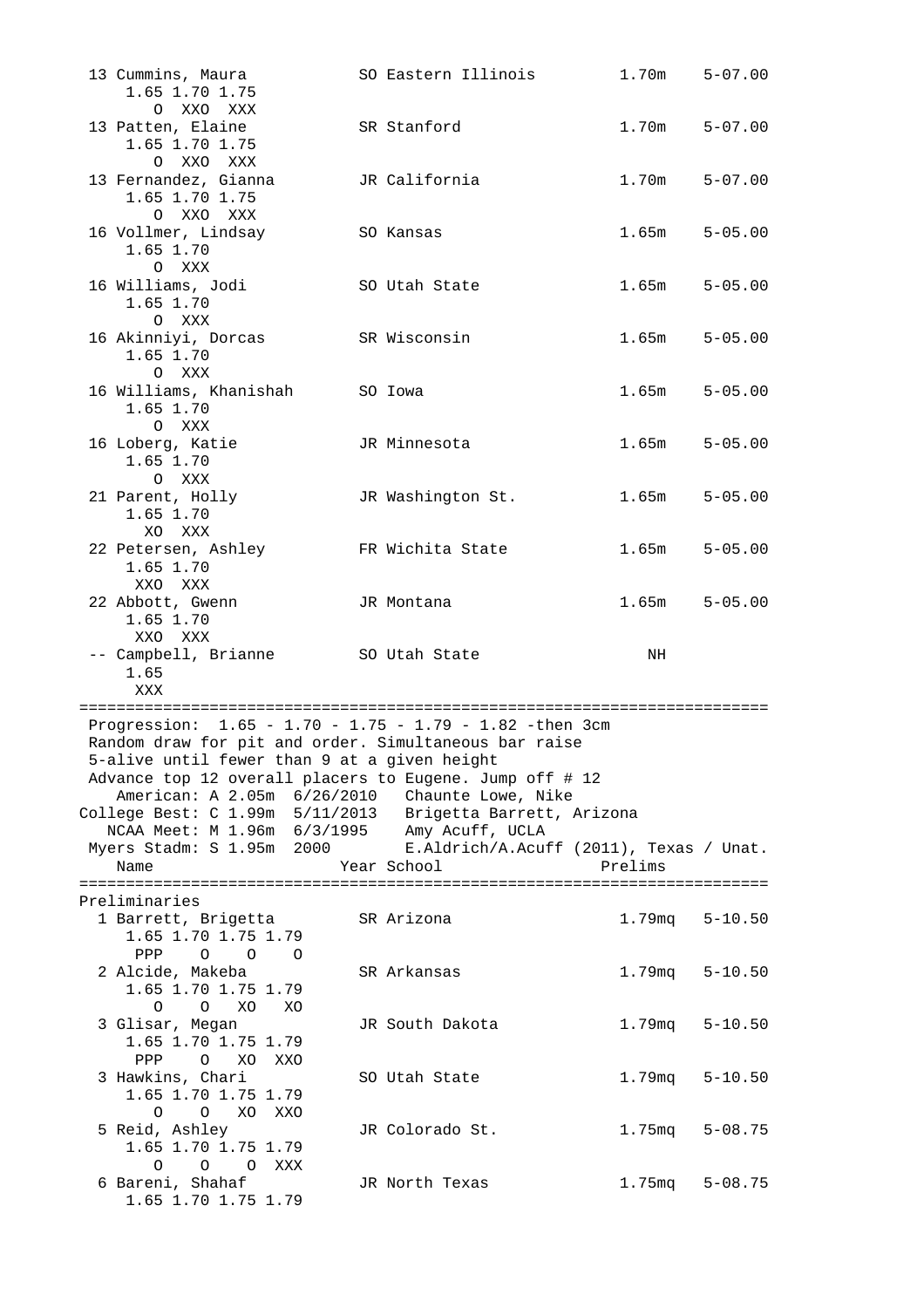| PPP O<br>XU<br>XXX       |                      |                    |             |
|--------------------------|----------------------|--------------------|-------------|
| 6 Briscoe, Shanay        | JR Texas             | $1.75mg$ $5-08.75$ |             |
| 1.65 1.70 1.75 1.79      |                      |                    |             |
| O XO XXX<br>$_{\rm PPP}$ |                      |                    |             |
|                          |                      |                    |             |
| 6 Rice, Kristen          | SR Oklahoma          | $1.75mg$ $5-08.75$ |             |
| 1.65 1.70 1.75 1.79      |                      |                    |             |
| O O XO XXX               |                      |                    |             |
| 9 Golliday, Marissa      |                      |                    |             |
|                          | SR Illinois          | 1.75mq             | $5 - 08.75$ |
| 1.65 1.70 1.75 1.79      |                      |                    |             |
| O O XXO XXX              |                      |                    |             |
| 9 Hesseltine, Kirsten    | JR Arkansas          | 1.75mq             | $5 - 08.75$ |
| 1.65 1.70 1.75 1.79      |                      |                    |             |
|                          |                      |                    |             |
| O O XXO XXX              |                      |                    |             |
| 9 Crockett, Lauren       | SO Oregon            | 1.75mg             | $5 - 08.75$ |
| 1.65 1.70 1.75 1.79      |                      |                    |             |
| O OXXOXXX                |                      |                    |             |
|                          |                      |                    |             |
| 12 Laszczak, Lauren      | JR Northern Arizona  | $1.75$ mq          | $5 - 08.75$ |
| 1.65 1.70 1.75 1.79      |                      |                    |             |
| O XXO XXX<br>XO.         |                      |                    |             |
| 13 English, Kelsey       | SO Colorado          | 1.75m              | $5 - 08.75$ |
|                          |                      |                    |             |
| 1.65 1.70 1.75 1.79      |                      |                    |             |
| O XXO XXO XXX            |                      |                    |             |
| 14 Thompson, Mariah      | SO Utah State        | 1.75m              | $5 - 08.75$ |
| 1.65 1.70 1.75 1.79      |                      |                    |             |
|                          |                      |                    |             |
| XXO XXO XXO XXX          |                      |                    |             |
| 15 Summers, Chancey      | SO Oregon            | 1.70m              | $5 - 07.00$ |
| 1.65 1.70 1.75           |                      |                    |             |
| $\Omega$<br>O XXX        |                      |                    |             |
|                          |                      |                    |             |
| 15 MacCourtney, Sarah    | SR Marquette         | 1.70m              | $5 - 07.00$ |
| 1.65 1.70 1.75           |                      |                    |             |
| O O XXX                  |                      |                    |             |
| 15 Balentine, Samantha   | SR Hawaii            | 1.70m              | $5 - 07.00$ |
| 1.65 1.70 1.75           |                      |                    |             |
|                          |                      |                    |             |
| O O XXX                  |                      |                    |             |
| 15 Orr, Rachel           | SO Utah State        | 1.70m              | $5 - 07.00$ |
| 1.65 1.70 1.75           |                      |                    |             |
| $\Omega$<br>O XXX        |                      |                    |             |
|                          |                      |                    |             |
| 15 Culmer, Kenya         | JR Southern Illinois | 1.70m              | $5 - 07.00$ |
| 1.65 1.70 1.75           |                      |                    |             |
| PPP<br>$\circ$<br>XXX    |                      |                    |             |
| 20 Egarter, Lisa         | JR SMU               | 1.70m              | $5 - 07.00$ |
|                          |                      |                    |             |
| 1.65 1.70 1.75           |                      |                    |             |
| XO<br>O XXX              |                      |                    |             |
| 20 Wiley, Cassie         | JR Houston           | 1.70m              | $5 - 07.00$ |
| 1.65 1.70 1.75           |                      |                    |             |
| XO<br>O XXX              |                      |                    |             |
|                          |                      |                    |             |
| 22 Webster, Jazmyn       | JR Colorado St.      | 1.70m              | $5 - 07.00$ |
| 1.65 1.70 1.75           |                      |                    |             |
| O XO XXX                 |                      |                    |             |
|                          |                      | 1.70m              | $5 - 07.00$ |
| 22 Almen, Sara           | FR Oregon State      |                    |             |
| 1.65 1.70 1.75           |                      |                    |             |
| XO<br>$\circ$<br>XXP     |                      |                    |             |
| 22 Friesen, Tanya        | SR Wichita State     | 1.70m              | $5 - 07.00$ |
| 1.65 1.70 1.75           |                      |                    |             |
|                          |                      |                    |             |
| O<br>XO XXX              |                      |                    |             |
| 22 Černjul, Maruša       | SO Nebraska          | 1.70m              | $5 - 07.00$ |
| 1.65 1.70 1.75           |                      |                    |             |
| $\circ$<br>XO XXX        |                      |                    |             |
| 26 Cummins, Maura        | SO Eastern Illinois  | 1.70m              | $5 - 07.00$ |
|                          |                      |                    |             |
| 1.65 1.70 1.75           |                      |                    |             |
| O XXO XXX                |                      |                    |             |
| 26 Patten, Elaine        | SR Stanford          | 1.70m              | $5 - 07.00$ |
| 1.65 1.70 1.75           |                      |                    |             |
|                          |                      |                    |             |